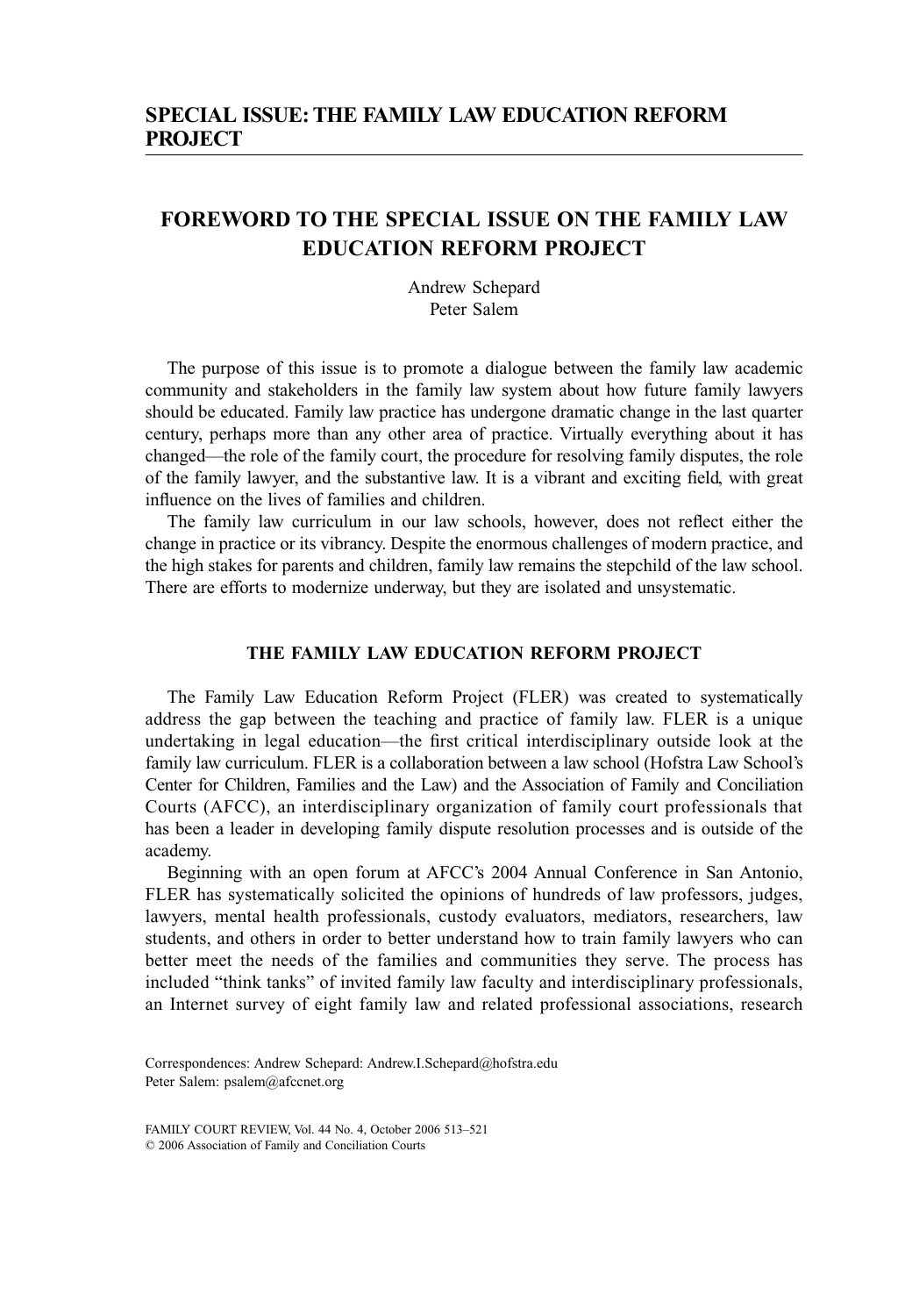conducted by students at Hofstra Law School, and presentations and feedback sessions at conferences sponsored by AFCC, the American Association of Law Schools, the National Council of Juvenile and Family Court Judges, the American Bar Association (ABA) Section of Dispute Resolution, and the Association for Conflict Resolution Family Section.

# **WHAT'S CONTAINED IN THIS ISSUE**

The centerpiece of this issue is the Family Law Education Reform Project Report (hereinafter Report or FLER Report) on the state of family law education written by its Reporters, Professors J. Herbie DiFonzo of Hofstra University Law School and Mary E. O'Connell of Northeastern University School of Law. The Report examines the relevance of today's family law curriculum to the rapidly changing world of family law practice. It documents a significant gap between education and practice that calls into question the quality of representation that future family lawyers will provide. The Report calls for a reexamination of the law school's family law curriculum to incorporate alternatives to litigation, interdisciplinary knowledge, and essential lawyering skills, all of which are not adequately covered in most law school family law curricula today.

## **ENDORSEMENTS**

The FLER Report has touched a nerve with stakeholders in the family law system, demonstrated by the list of major organizations that endorse the initial draft, including:

- National Council of Juvenile and Family Court Judges,
- ABA Section of Dispute Resolution,
- National Association of Counsel for Children,
- Association for Conflict Resolution, and
- International Academy of Collaborative Professionals (collaborative lawyers).

Many distinguished individuals from many disciplines also endorse the Report and are a tribute to its importance.

In addition, the Supreme Court of Ohio has appointed a subcommittee of its Family Law Commission to examine the implementation of the FLER recommendations in Ohio. The planning committee for the ABA Youth at Risk Initiative has recommended consideration of the Report and that the ABA assist with its implementation to ensure that law schools better address critical issues related to youth.

Anecdotally, the response to the FLER Report has been extraordinarily supportive and the enthusiasm with which our colleagues have embraced this project strongly suggests that the time is right for family law education reform.

## **COMMENTARIES**

To further stimulate readers' thinking about the nature and future of family law legal education, this issue also includes commentary on the FLER Report by:

• Nicholas Bala, a family law professor and former associate law school dean at Queens University in Canada, who discusses the feasibility of implementing FLER's recommendations in the current world of legal academia;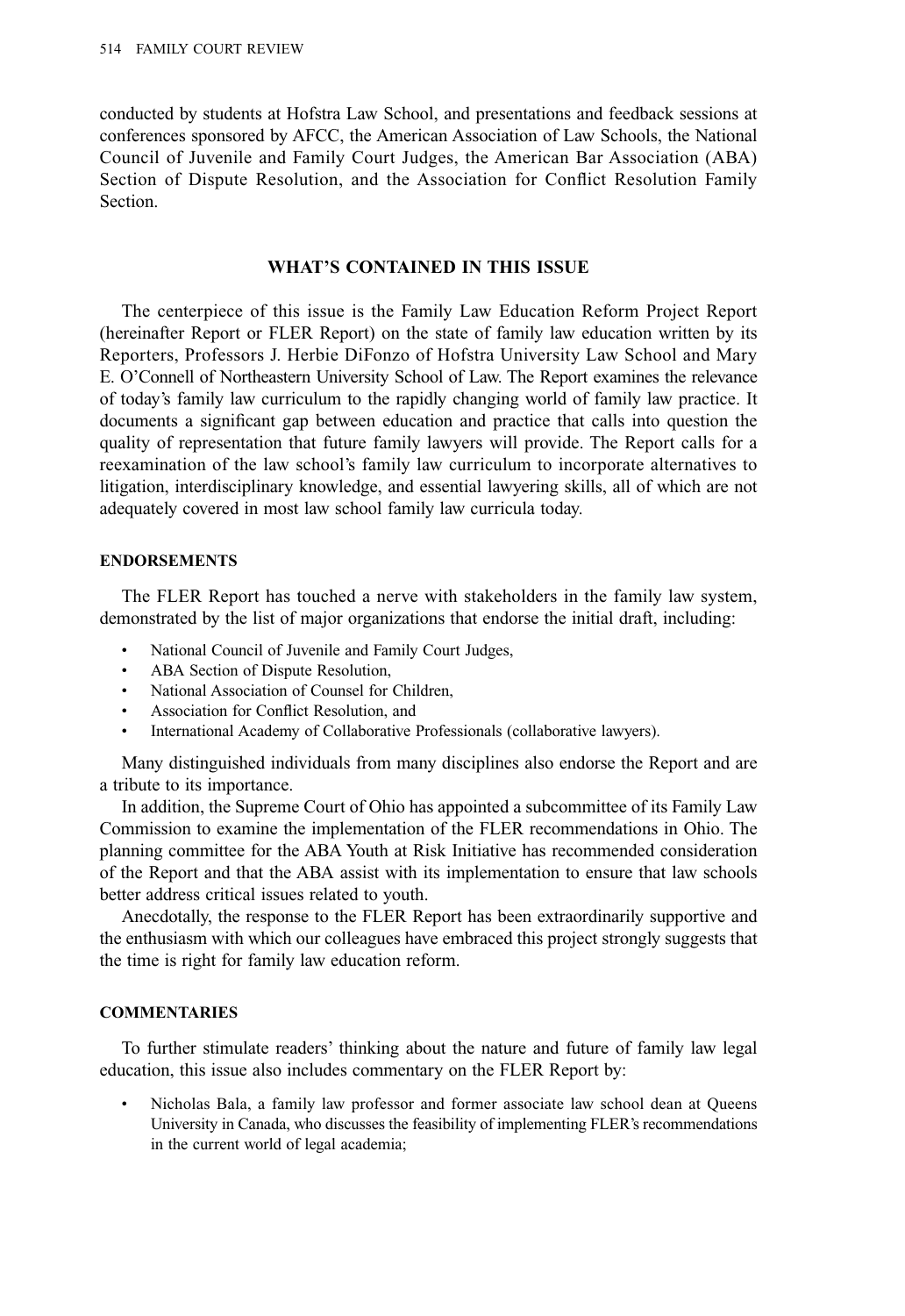- Catherine J. Ross, a family law professor at George Washington Law School, who describes what a family law case book revised to incorporate FLER's recommendations might look like;
- Jennifer Rosato, a family law professor at Brooklyn Law School, who describes the problems of incorporating alternative dispute resolution into a traditional law school course and how those barriers can be overcome with imagination and energy;
- Marsha Kline Pruett, a Yale University–based psychologist and distinguished researcher of the legal system, divorce, and children, who describes why the recommendations of FLER are critical for clients of future lawyers;
- Alexis Collentine, a third-year law student and Child and Family Advocacy Fellow at Hofstra Law School, who describes the impact of FLER's recommendations on her education.

## **ADDITIONAL ARTICLES**

Next, this issue contains two longer articles that provide additional empirical support for FLER's recommendations. Timothy Hedeen, a professor at Kennesaw State University, and Peter Salem, FLER Co-chair and AFCC Executive Director, describe their survey for FLER of family court professionals and law students of the skills, knowledge, and attributes necessary for effective family law practice in the modern era. They report that survey respondents emphasized the importance of strong interpersonal skills like listening, negotiating, and working with clients in emotional crisis, as well as understanding of financial issues in family law, the impact of divorce and separation on children, and the ethical dimension of family law practice. The FLER Report documents how these skills and knowledge areas get little attention in most family law curricula.

Andrea Schneider, a law professor at Marquette Law School and a well-known expert in negotiation philosophy and tactics, and Nancy Mills, a 2005 graduate of Marquette and a mediator and family law attorney, describe the results of their survey of the negotiation effectiveness of the bar. Their study included a survey of the effectiveness of the divorce bar in a major city. They report that family lawyers are more adversarial and less effective in their negotiations than most other specialty bars they surveyed and discuss the implications of their findings.

## **STUDENT NOTES**

Two Hofstra Law students further elaborate on the themes and questions raised by the FLER Report:

- Dori Cohen argues that alternative dispute resolution should be a mandatory topic for both bar examinations and continuing education for lawyers.
- Donna Tumminio surveys practices in many states and argues that courts should routinely appoint neutral experts in divorce actions to appraise the value of a business that is a marital asset.

# **OUR PERSPECTIVES ON FLER AND FAMILY LAW EDUCATION**

We are energized by the reexamination of the assumptions of family law education that FLER has inspired and believe that the material in this issue will give readers essential background to participate in it. We hope that readers will indulge a short contribution from the two of us on that subject.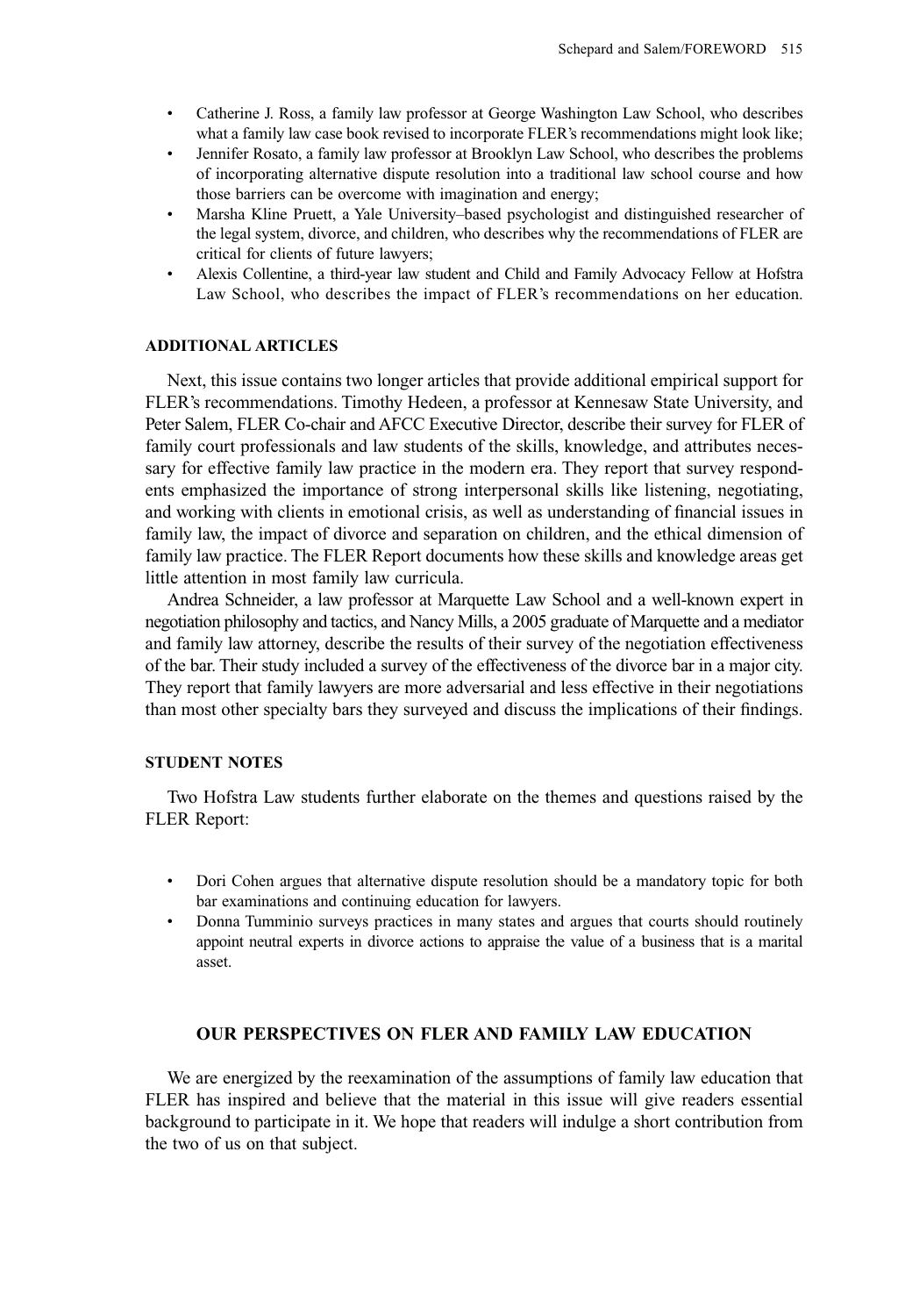# **THE GROWTH OF COLLABORATIVE DISPUTE RESOLUTION FOR FAMILIES**

We begin with our own perspective on the need for change in family law education, an elaboration of some of the changes documented in the FLER Report. In our view, in the last quarter century, the process of resolving legal family disputes has, both literally and metaphorically, moved from confrontation toward collaboration and from the courtroom to the conference room. Resolving legal family conflict under the classic adversarial model is often a lawyer-centered and rights-based activity. Settlement negotiations are typically distributive, consisting of a series of telephone calls between lawyers, with each periodically contacting his or her client to provide information and advice. The process encourages parties and their lawyers to think of themselves as adversaries—a gain for one is a loss for the other—and resist making concessions. Failing a negotiated settlement, a judge adjudicates disputed legal or factual issues between members of a family (or between family members and the state) based on statutes, precedent, and evidence presented by counsel for the parties.

The collaborative model of family law dispute resolution takes an interest-based approach and is more likely to include active participation by the clients themselves, for example, as participants in a divorce education program, a four-party settlement conference, or in mediation. While lawyers serve as advocates, a greater emphasis is placed on (1) the role of the legal counselor and advisor, (2) working to identify a resolution that meets the needs of all family members, and (3) interpersonal or emotional issues that frequently underlie the legal dispute. As in the adversarial model, the last resort remains a judicial decision based on the legal issues in dispute.

The adversarial and collaborative models may not be as clearly differentiated in actual practice, which may blend the two together, as in theory. But the classic adversarial model faces significant challenges functioning effectively in today's family court for the great majority of cases. Today's family court docket consists of an avalanche of cases and available data that indicates that the majority of litigants are pro se (self-represented). The adversarial model is also under scrutiny because litigation frequently increases the bitterness and long-lasting harm to relationships between family members and children rather than addressing their needs and continuing relationships. Finally, many have criticized the adversarial model for the added expense and delay it requires in the resolution of family disputes.

In many jurisdictions, today's family court judge is more than an adjudicator. In addition, he or she may oversee a multidisciplinary group of service providers all engaged with the children and families whose cases are before the court. Many jurisdictions have created unified family courts that group a range of issues—from divorce and custody to juvenile crime to child support—under one courthouse roof, with a single judge deciding all legal issues relating to a single family. Many jurisdictions have created specialized courts for domestic violence, drug abuse, and permanency planning; these courts compel litigants to participate in both mental health and social services designed to serve therapeutic and rehabilitative goals.

Some jurisdictions have created multidoor family courthouses. Today's family courts incorporate and frequently mandate a wide variety of dispute resolution options (e.g., mediation, family group conferencing, educational programs, parenting coordinators, early neutral evaluation for parenting and financial maters, arbitration) to resolve disputes without adjudication. When disputes are adjudicated, family courts increasingly rely on neutral expert reports from professionals in disciplines (e.g., mental health experts, financial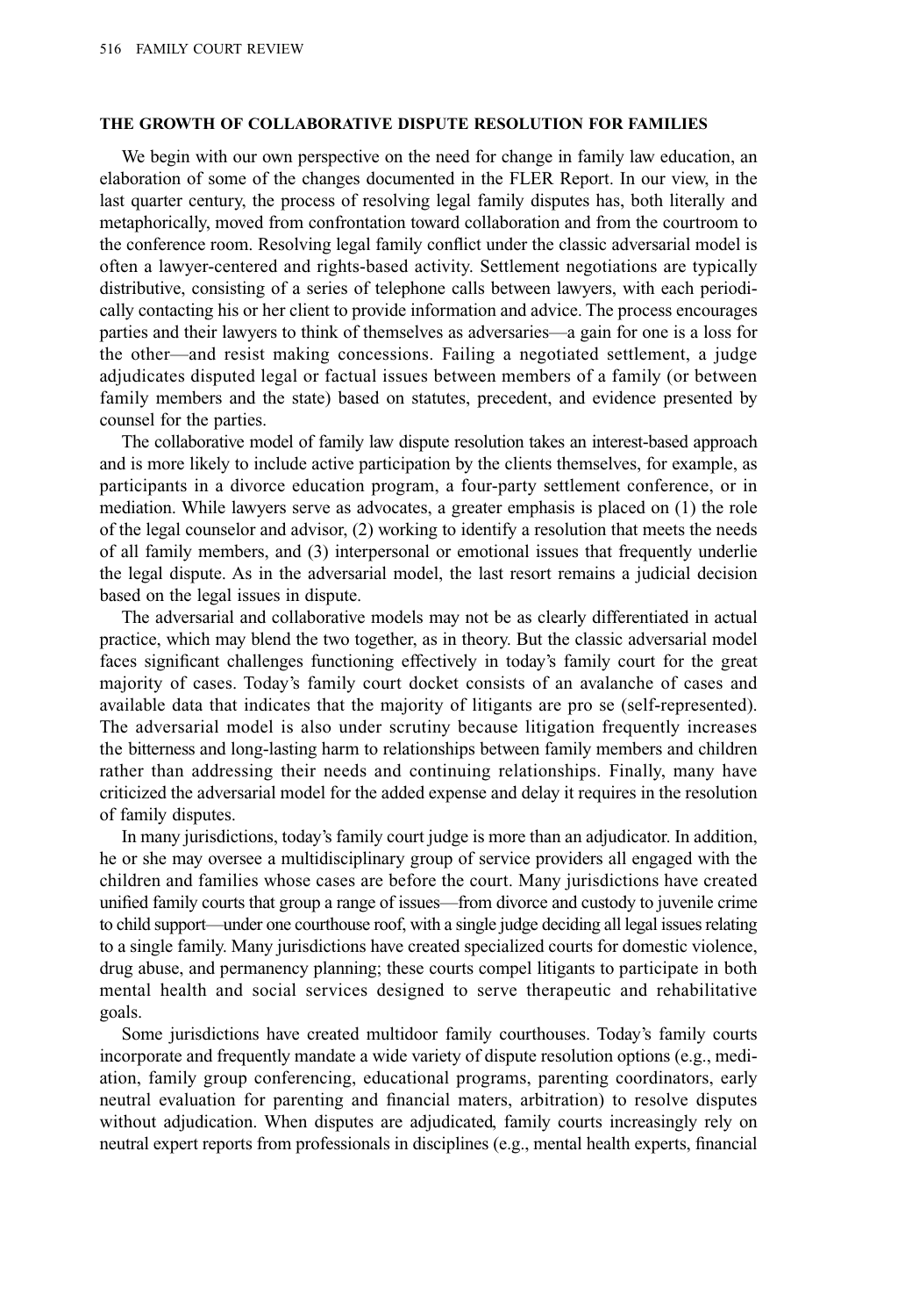appraisers) appointed by the court rather than hired by a party. Negotiated settlements reflect the influence of these expert reports and are thus more informed.

## **THE CHANGING ROLE OF THE FAMILY LAWYER**

The role of the family lawyer is also evolving to keep pace with changes in the family law system. Many argue that family lawyers should have different ethical responsibilities than lawyers in traditional civil and criminal cases, including a responsibility to discuss alternative dispute resolution with their clients and an obligation to "do no harm" to their clients' children. Today's family lawyer certainly must be fully equipped to provide legal advice. He or she, however, must also be equipped to work with professionals from different disciplines and multiple dispute resolution processes in an increasingly complex and differentiated system. The traditional full-service adversarial model of lawyer representation is increasingly being challenged by emerging models that call for problem solving, collaboration, and unbundled (limited task) representation.

In addition to a traditional adversarial system–based full-service counselor and litigator, today's family lawyer may function as:

- Counselor dealing with an emotionally stressed client
- Financial or tax advisor planning for a postdivorce future
- Collaborative negotiator who seeks interest-based, problem-solving solutions for disputed issues
- **Mediator**
- Representative of a party in mediation (mediation advocate)
- Provider of unbundled legal services (limited task representation) providing discrete legal advice to a client on a particular topic
- Member of a collaborative law practice group
- Child's lawyer
- Parenting coordinator
- A member of a parent education team
- Courtroom advocate dealing with expert testimony of court-appointed mental health and financial experts
- Judge, magistrate, or referee in a unified family court or a specialized problem-solving court, focusing on permanency planning or domestic violence, or in a traditional courtroom

## **INCREASINGLY COMPLEX SUBSTANTIVE LAW**

Concurrently, social, political, and intellectual developments of the last quarter century have transformed and complicated family law. A listing of just some of the recent developments makes the point: covenant marriage; no-fault divorce; making inchoate property (stock options, pensions, intellectual property rights, partnership arrangements) divisible at divorce; recognition of marital and premartial contracts; financial and parenting rights for cohabitants; statutory formulas for child support; joint custody and parenting plans; third-party and grandparent visitation rights; same-sex marriage and recognition of alternative family forms; greater emphasis on domestic violence and child abuse and neglect; surrogate parenting; an effort to reduce time in foster care and increase the speed of adoption; and international treaties seeking to reduce child abduction and recognize the rights of children.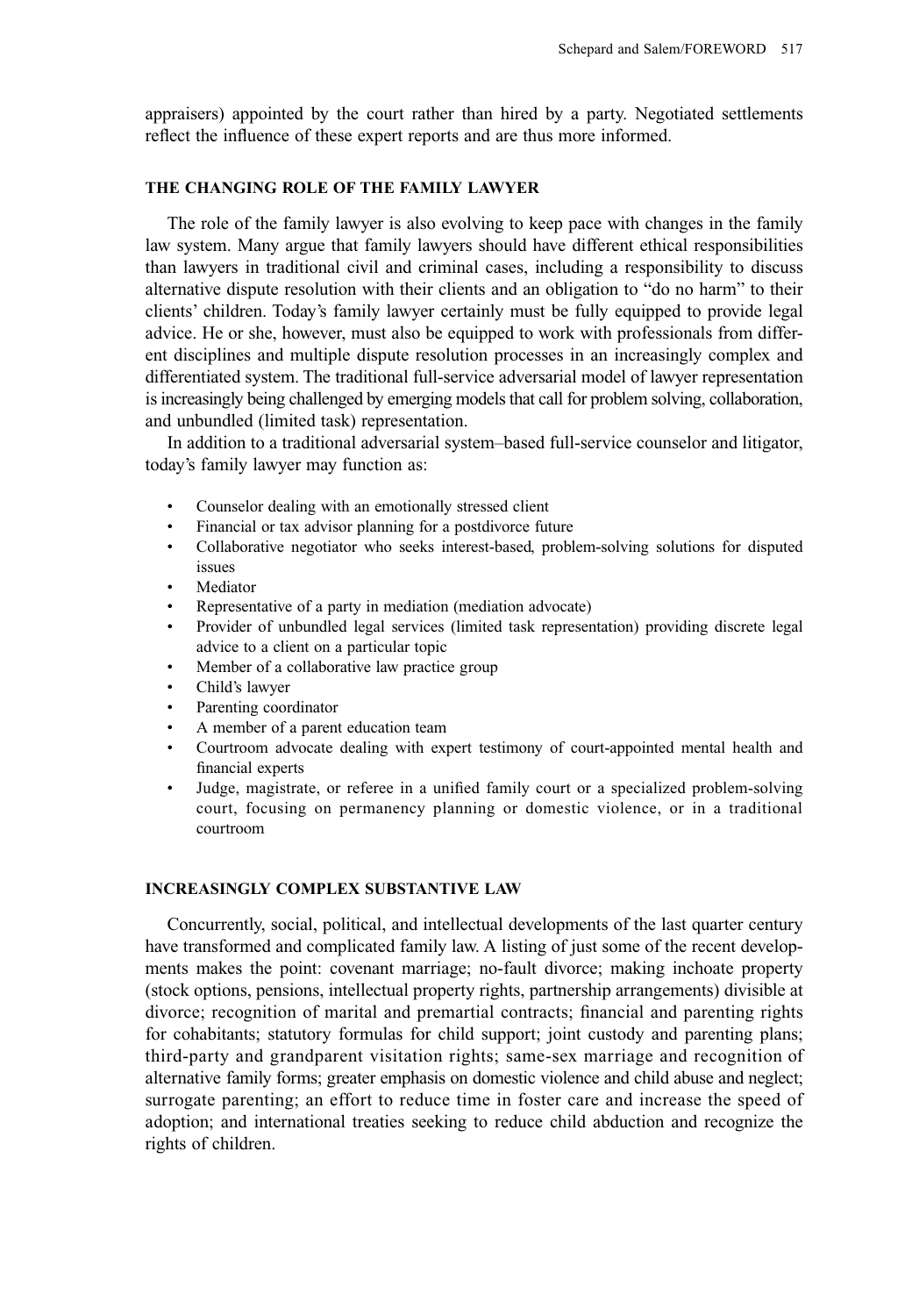# **OUR RECOMMENDATIONS FOR FAMILY LAW EDUCATION REFORM**

The recommendations of the FLER Report are primarily directed to law professors as individuals and suggest curricular enhancement opportunities they might want to undertake in their courses. The recommendations we make in this Foreword go further and are addressed to law school deans and faculties who have the responsibility for making curricular and resource allocation decisions for the law school as a whole. Some of our recommendations are also addressed to officials who regulate the bar and make up the bar examination.

Our recommendations are also addressed to the family law and court stakeholders outside of academia—judges, lawyers, mediators, mental health professionals, social service professionals, and financial experts. We ask those practitioners to approach their local law school about how they can help. The law school family law curriculum needs to creatively engage them in the training and education of the future family law practitioner. In return, they should give generously of their time and expertise in training future family lawyers.

# **CURRICULAR REFORM**

Law schools should reevaluate their family law curriculum to include subjects such as:

- Goals and objectives of family dispute resolution (i.e., the tension between rights, needs, and interests of parents, children, and families)
- The appropriate role of the family court and the family court judge
- The multiple roles and ethical responsibilities of the family lawyer (children's lawyer, best interests lawyer, courtroom advocate, mediator, mediation advocate, legal counselor, unbundled advisor, collaborative lawyer, and parent coordinator)
- Role of allied professionals (mental health experts and financial professionals) in family dispute resolution
- Dispute resolution processes
- Unrepresented litigants
- Family violence

In addition, the law school curriculum should make available opportunities for skill development for those students who wish to practice family law through a combination of course work and experiential methods including instruction in:

- Interpersonal skills, including interviewing and counseling (active listening), especially with clients in emotional distress
- Negotiation
- Mediation representation
- Advocacy, working with court-appointed mental health and financial experts, both in the negotiation room and the courtroom
- Law office management
- Screening for domestic violence
- Screening for child abuse and neglect

# **FAMILY LAW AS A REQUIRED COURSE**

Given the importance of families and family law to society and the legal system, we suggest that law schools consider making a basic family law course required for all law students.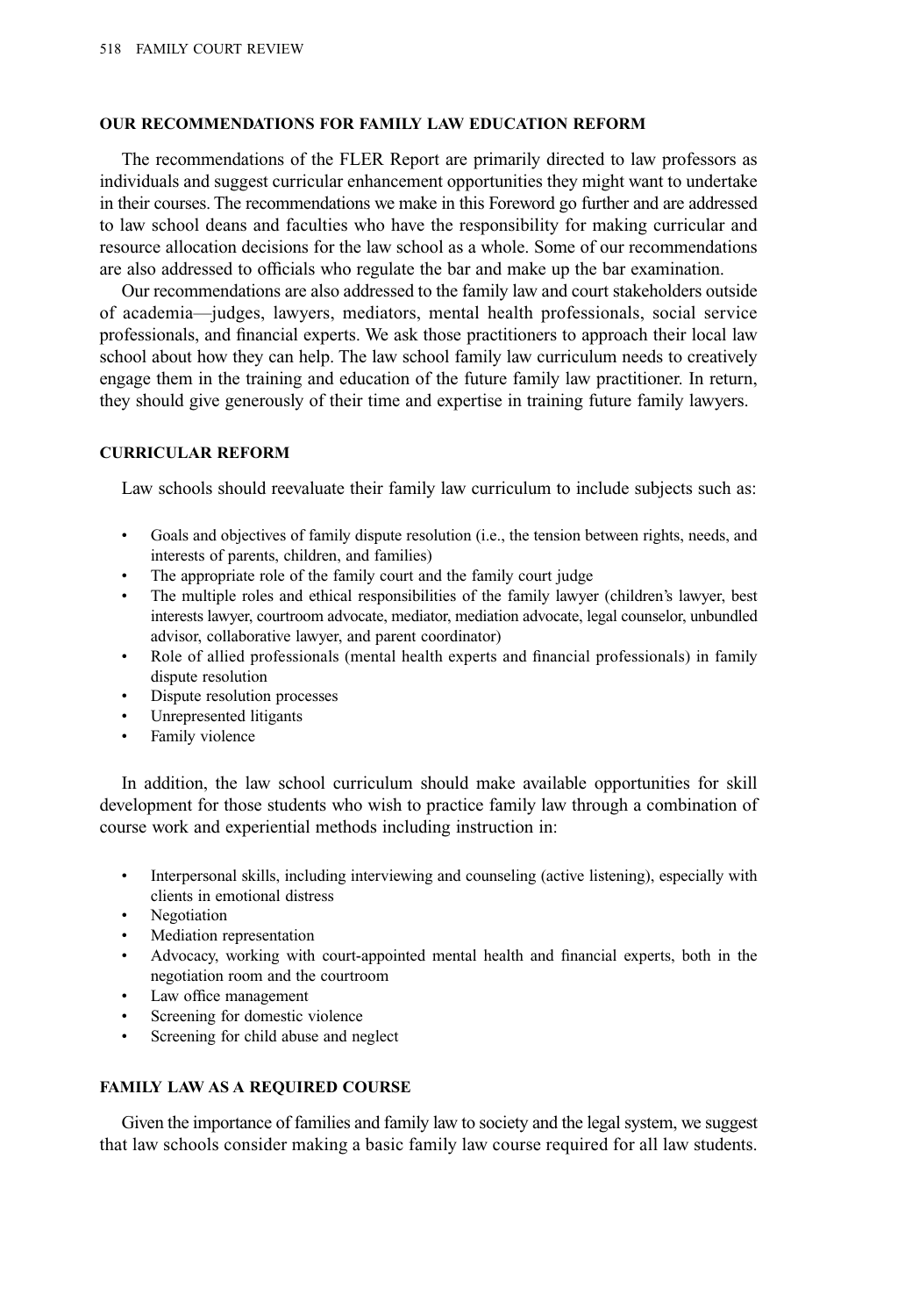We recognize that the trend in most law schools is to reduce, not increase, the number of required courses. We do not understand, however, how a future lawyer (and citizen and community leader) can graduate from law school without basic knowledge about how the legal system deals with the most fundamental institution in society—the family. We are concerned about reports received during FLER's consultations, indicating that, in those states where family law is not on the bar examination, law student enrollment tends to drop substantially.

## **THE BAR EXAMINATION**

A state's bar examination sets the basic framework for what its law schools must teach. Family law and dispute resolution are vital subjects, more important than almost any other to the citizens of a state. Serious consideration should thus be given to including family law and alternative dispute resolution, especially as it is practiced in family cases, on the bar examination. When the bar examination talks, law schools tend to listen.

# **ADVANCED TRAINING AND CONTINUING EDUCATION**

On the other end of the curricular spectrum, the increasing challenges of modern family law representation suggest that law schools should offer many elective courses beyond the basic family law course. They should also consider certificate programs, concentrations, and advanced degree programs for those wishing to specialize in family law.

In addition, regulators who approve continuing education courses should feature family law and family dispute resolution procedure prominently in their offerings.

## **INVOLVING STAKEHOLDERS IN THE FAMILY LAW CURRICULUM**

Family law professionals—judges, lawyers, mediators, parent educators, mental health experts, financial planners—can become actively involved in the family law curriculum by participating in projects such as:

- Serving on a law school interdisciplinary family law advisory committee
- Guest lecturing and adjunct teaching
- **Mentoring**
- Providing opportunities for law students to observe court proceedings, negotiations, and mediations
- Opening memberships in professional associations to law students
- Supervising pro bono opportunities such as help centers, and intake
- Providing job counseling and advice

Family courts, where proceedings are often confidential and closed, should especially make efforts to ensure that future lawyers understand their mission and operations. They should open their doors to law schools through externship programs and fieldwork observations, allowing students opportunities to participate in their processes to the maximum extent feasible.

## **WHERE DO WE GO FROM HERE?**

We hope that the FLER Report will continue to spark active consideration of how to make family law a wanted and energetic member of the law school curricular family that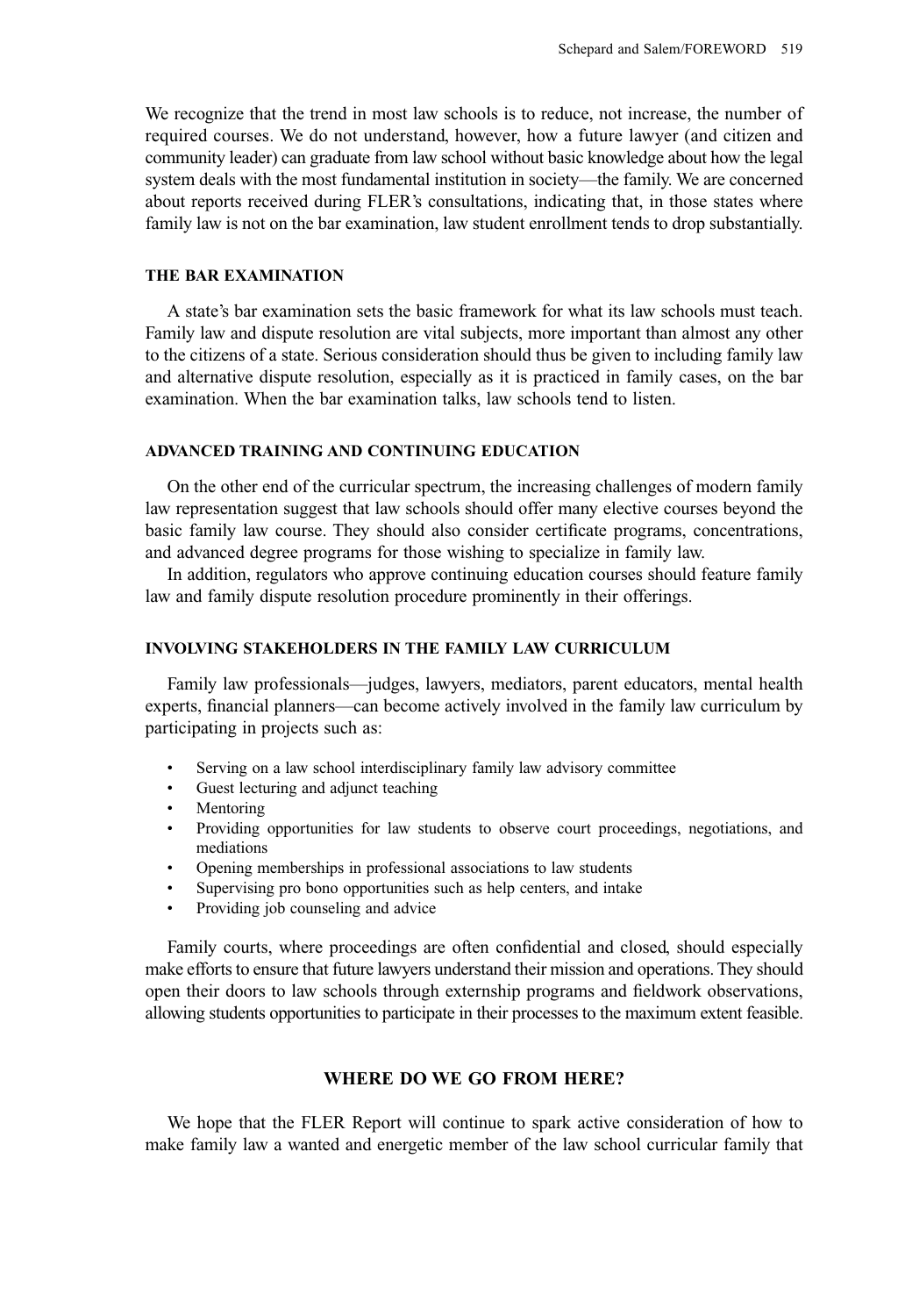will train future practitioners for the challenges ahead. We also hope that it will spark a strong collaboration between law schools and the professionals who work in the family court—judges, lawyers, mediators, mental health and financial professionals—that will make the training of future professionals relevant, alive, and vibrant, to attract the best and the brightest to family law practice.

The FLER Project's next steps will be to develop curricular modules on key topics such as child development, domestic violence, alternative dispute resolution, and pro se litigants, that can be made easily available to those teaching family law. In addition, we are looking to cosponsor a series of stakeholders meetings to bring together representatives of law schools, the bench, bar, mental health, and dispute resolution communities to discuss implementation issues.

# **ACKNOWLEDGMENTS**

The FLER Project is the result of collective efforts of dozens of dedicated professionals. Professors O'Connell and DiFonzo, FLER's reporters, particularly deserve our gratitude. Their task was formidable: to write a report that merged the observations of dozens of professionals from many disciplines and that could be used as a catalyst for reforming family law education. The reporters used the expertise and keen insights of the participants to create a document that will help law professors understand how to make the journey from current law teaching to a more effective family and child-centered approach to educating future family lawyers.

We also want to thank Dean Aaron Twerski and Vice Dean Marshall Tracht of Hofstra Law School for their ongoing support of this project. The AFCC Board of Directors has supported this project since its inception and former AFCC Presidents Leslye Hunter and Hon. Hugh Starnes and Board Member Bill Howe served on the FLER Project Steering Committee. Additional Steering Committee members include Professors John Lande and Jennifer Rosato, and Dr. Gregory Lampe, Associate Vice Chancellor for Academic Affairs at the University of Wisconsin Colleges, who provided (and continues to provide) invaluable guidance as our curriculum consultant. We also thank Timothy Hedeen, our research consultant, and Tom Fee, project facilitator, who insured a collaborative and productive process throughout.

We thank all of the project participants who were so generous with their time, energy, and ideas. The combined efforts of these individuals have created an ambitious agenda for change that will benefit future family lawyers, law schools, courts, and above all, parents and children. This project would not have been possible without support from the JAMS Foundation and its Executive Director, Professor Jay Folberg, and the Johnson Foundation and its Program Officer, Chris Beem.

Last, but by no means least, a heartfelt thanks to the law students of Hofstra Law School and Northeastern Law School for their contribution to this project. They are: Heather Abissi, Sharon Clarke, Alexis Collentine, Danielle Passano, and Marion Perry from Hofstra and Sarah Brady Lay and Daniel Miller from Northeastern. This project is for them and others who will follow in their footsteps.

*Andrew Schepard is Professor of Law, Hofstra University School of Law and the Director of Hofstra University's interdisciplinary Center for Children, Families and the Law. He is the editor of* Family Court Review *and the author of* Children, Courts and Custody: Interdisciplinary Models for Divorcing Families *(Cambridge University Press, 2004). Professor Schepard was the Reporter for the Model Standards of Practice for Family and Divorce Mediation approved by the American Bar Association, the Association of Family and Conciliation Courts, and the Association for Conflict Resolution and the Reporter for the*